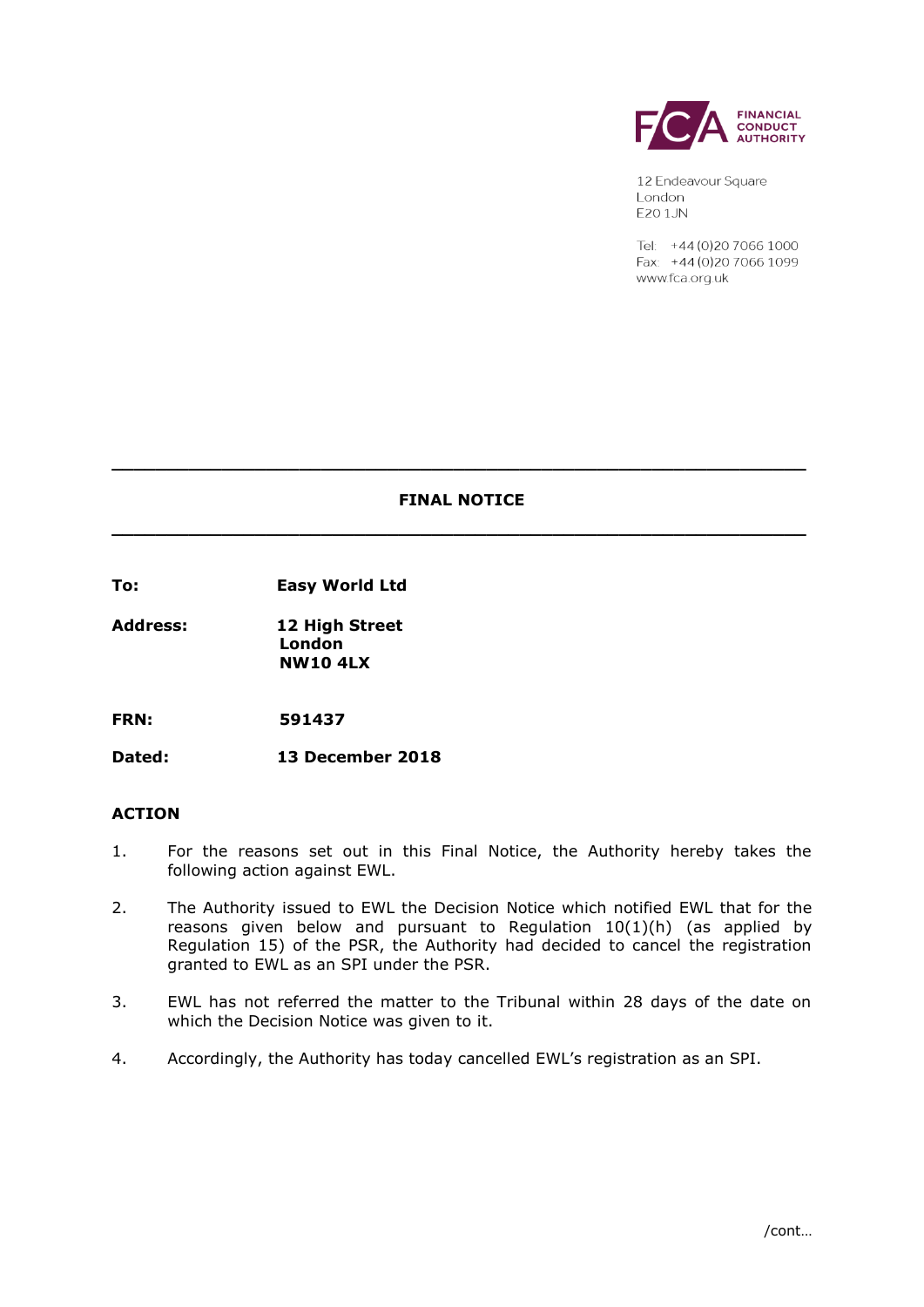## **DEFINITIONS**

5. The definitions below are used in this Final Notice:

"the Act" means the Financial Services and Markets Act 2000;

"the Authority" means the Financial Conduct Authority;

"the Decision Notice" means the Decision Notice issued by the Authority to EWL dated 27 September 2018;

"EWL" means Easy World Ltd (which was registered by the Authority on 2 May 2013 as an SPI);

"the Overdue Balance" means the amount owed by EWL to the Authority comprising an invoice dated 26 July 2017 for £545 for regulatory fees and levies for the period 1 April 2017 to 31 March 2018, which was due for payment by 25 August 2017;

"the PSR" means the Payment Services Regulations 2017;

"SPI" means Small Payment Institution;

"the Tribunal" means the Upper Tribunal (Tax and Chancery Chamber); and

"the Warning Notice" means the Warning Notice issued by the Authority to EWL dated 7 September 2018.

#### **REASONS FOR THE ACTION**

- 6. EWL has failed to pay the Overdue Balance and to respond adequately to repeated Authority requests that it pay the Overdue Balance.
- 7. These failings lead the Authority to conclude that EWL has failed to demonstrate a readiness and willingness to comply with its ongoing regulatory obligations which include dealing with the Authority in an open and co-operative way. It is therefore desirable to cancel EWL's registration as an SPI in order to protect the interests of consumers, in accordance with Regulation 10(1)(h) of the PSR (as applied by Regulation 15 of the PSR).

#### **DECISION MAKER**

8. The decision which gave rise to the obligation to give this Final Notice was made by the Regulatory Decisions Committee.

#### **IMPORTANT**

9. This Final Notice is given to EWL in accordance with the Act (as applied by paragraph 10(c) of Part 1 of Schedule 6 to the PSR).

## **Publicity**

10. Sections 391(4), 391(6) and 391(7) of the Act (as applied by paragraph  $10(c)$  of Part 1 of Schedule 6 to the PSR) apply to the publication of information about the matter to which this Final Notice relates. Under those provisions, the Authority must publish such information about the matter to which this Final Notice relates as the Authority considers appropriate. The information may be published in such manner as the Authority considers appropriate. However, the Authority may not